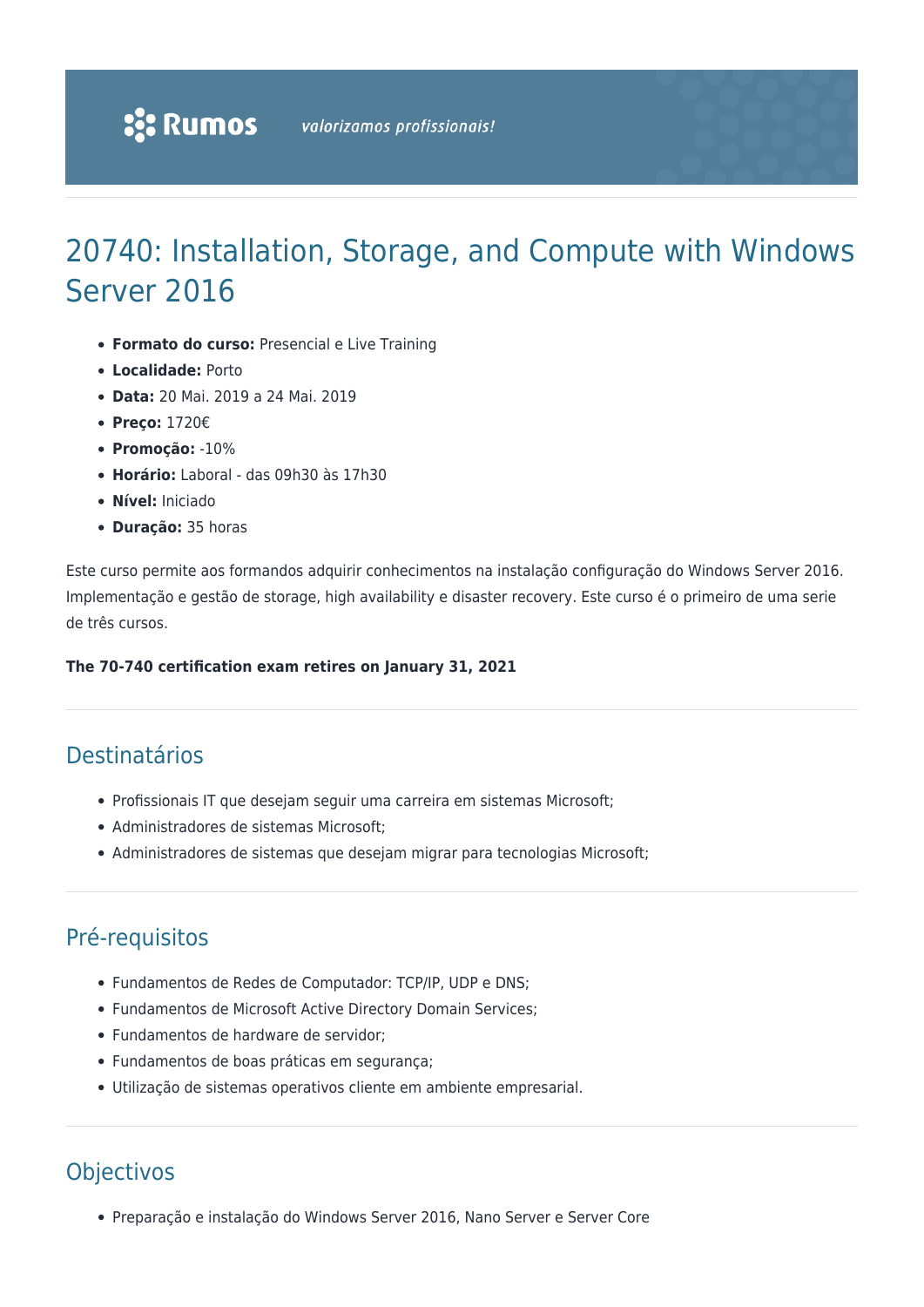- Planificação de uma estrategia de Server Upgrade e Migration Strategy
- Descrição e gestão de soluções storage, partition table formats, discos basic e dynamic, file systems, virtual hard disks e drive hardware;
- Soluções de armazenamento empresarial;
- Implementação e gestão de Storage Spaces e Data Deduplication;
- Instalação e configuração Microsoft Hyper-V;
- Implementação, instalação e configuração de Hyper-V containers;
- Soluções de high availability e disaster recovery:
- Implementação, instalação e configuração failover cluster;
- Implementação, instalação e configuração de failover cluster failover clustering para Hyper-V virtual machines;
- Implementação, instalação e configuração de Network Load Balancing (NLB)
- Criação e gestão de implementação e instalação de imagens;
- Gestão, monitorização e manutenção de instalação de virtual machine.

#### Programa

**Installing, upgrading, and migrating servers and workloads** This module explains how to prepare and install Nano Server and Server Core. This module also explains how to upgrade and migrate server roles and workloads. Finally, this module explains how to choose an activation model based on your environment characteristics. After completing this module, students will be able to:

- Choose the appropriate version of the Windows Server operating system, and describe the installation options and new features of Windows Server 2016.
- Prepare and install Nano Server and Server Core.
- Consider whether an upgrade or migration is the best approach, and use tools to help determine upgrade or migration suitability.
- Migrate server roles and workloads within a domain and across domains or forests.
- Choose an activation model based on your environment characteristics.

**Configuring local storage** This module explains how to manage disks and volumes in Windows Server 2016. After completing this module, students will be able to:

- Manage disks in Windows Server 2016.
- Manage volumes in Windows Server 2016.

**Implementing enterprise storage solutions** This module describes the direct-attached storage (DAS), network-attached storage (NAS), and storage area networks (SANs). It also helps you understand Microsoft Internet Storage Name Service (iSNS) Server, data center bridging, and Multipath I/O (MPIO). Additionally, this module also compares Fibre Channel, Internet Small Computer System Interface (iSCSI), and Fibre Channel Over Ethernet (FCoE), and describes how to configure sharing in Windows Server 2016. After completing this module, students will be able to:

- Describe DAS, NAS, and SANs, and the usage scenarios for each topology.
- Compare Fibre Channel, FCoE, an iSCSI target and initiator.Describe iSNS, MPIO, data center bridging, and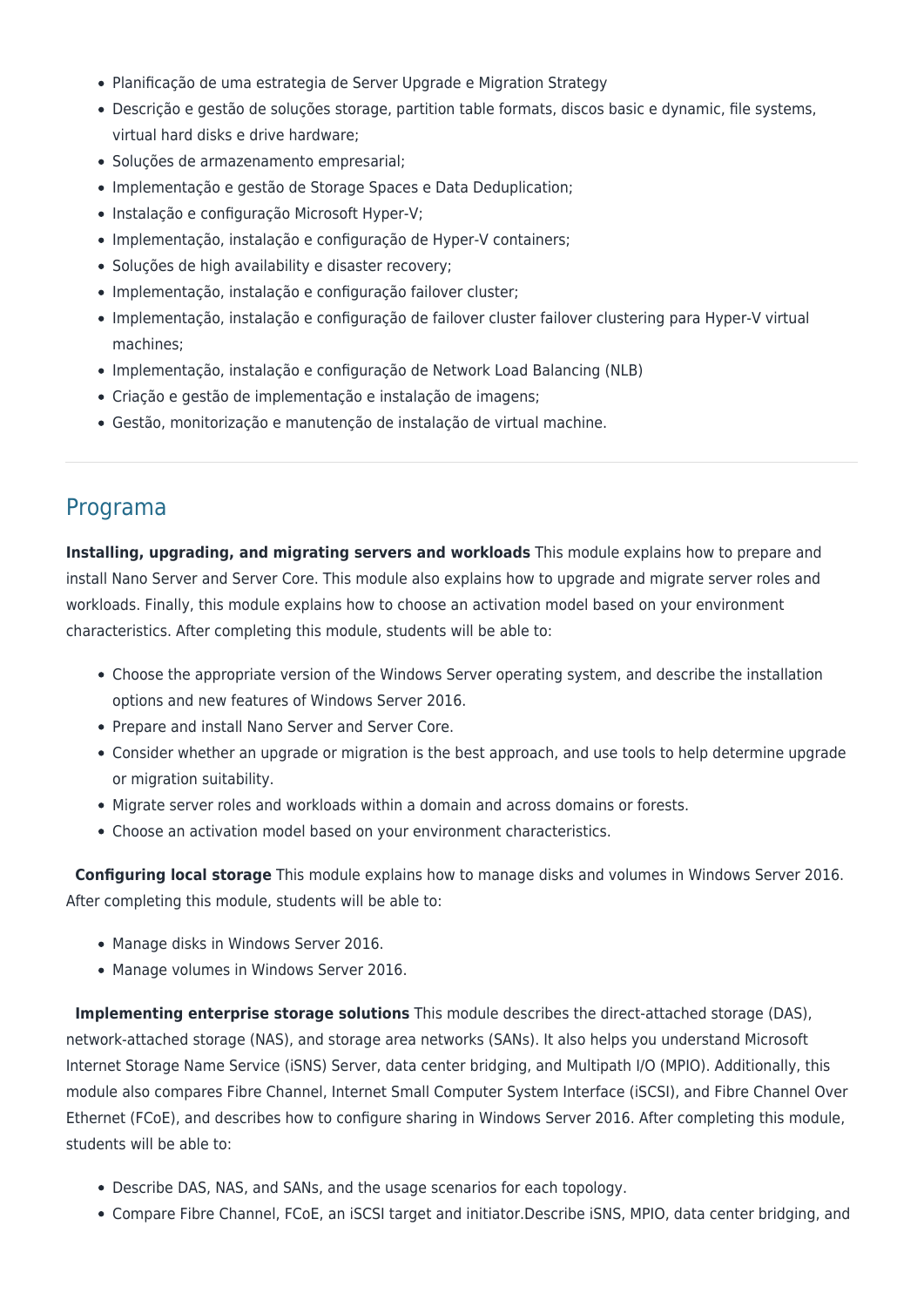Windows Storage Server 2016 (two versions—Workgroup and Standard).

Configure server message block (SMB) and network file system (NFS) shares by using Server Manager and Windows PowerShell.

**Implementing Storage Spaces and Data Deduplication** This module explains how to implement and manage Storage Spaces. This module also explains how to implement Data Deduplication. After completing this module, students will be able to:

- Implement Storage Spaces as an enterprise storage solution.
- Manage Storage Spaces by using Server Manager and Windows PowerShell.
- Implement Data Deduplication.

**Installing and configuring Hyper-V and virtual machines** This module provides an overview of Hyper-V. This module also explains how to configure, manage, and install Hyper-V. After completing this module, students will be able to:

- Describe Hyper-V and virtualization.
- Prepare to install the Hyper-V role.
- Configure storage on Hyper-V host servers.
- Configure networking on Hyper-V host servers.
- Configure Hyper-V virtual machines.
- Move virtual machines from one host to another host, using PowerShell Direct to manage a virtual machine, and manage miscellaneous virtual machine settings.

**Deploying and managing Windows Server and Hyper-V containers** This module provides and overview of containers in Windows Server 2016. It also explains how to deploy, install, configure, and manage containers in Windows Server 2016. After completing this module, students will be able to:

- Explain the purpose of Windows Server and Hyper-V containers.
- Deploy and manage Windows Server and Hyper-V containers.
- Install, configure, and manage containers.

**Overview of high availability and disaster recovery** This module provides an overview of high availability, business continuity, and disaster recovery. It further explains how to plan high availability and disaster recovery solutions. Additionally, in this module you will know how to back up and restore the Windows Server 2016 operating system and data by using Windows Server Backup. Finally, you will learn about Windows Server 2016 high availability with failover clustering. After completing this module, students will be able to:

- Describe high availability, business continuity, and disaster recovery.
- Plan for high availability and disaster recovery solutions with Hyper-V virtual machines.
- Back up and restore Hyper-V hosts, virtual machines, Active Directory Domain Services (AD DS), and file and web servers by using Windows Server Backup.
- Describe Windows Server 2016 high availability with failover clustering.

**Implementing and managing failover clustering** This module explains how to plan, create, configure, maintain, and troubleshoot a failover cluster. This module also explains how to implement site high availability with stretch clustering. After completing this module, students will be able to: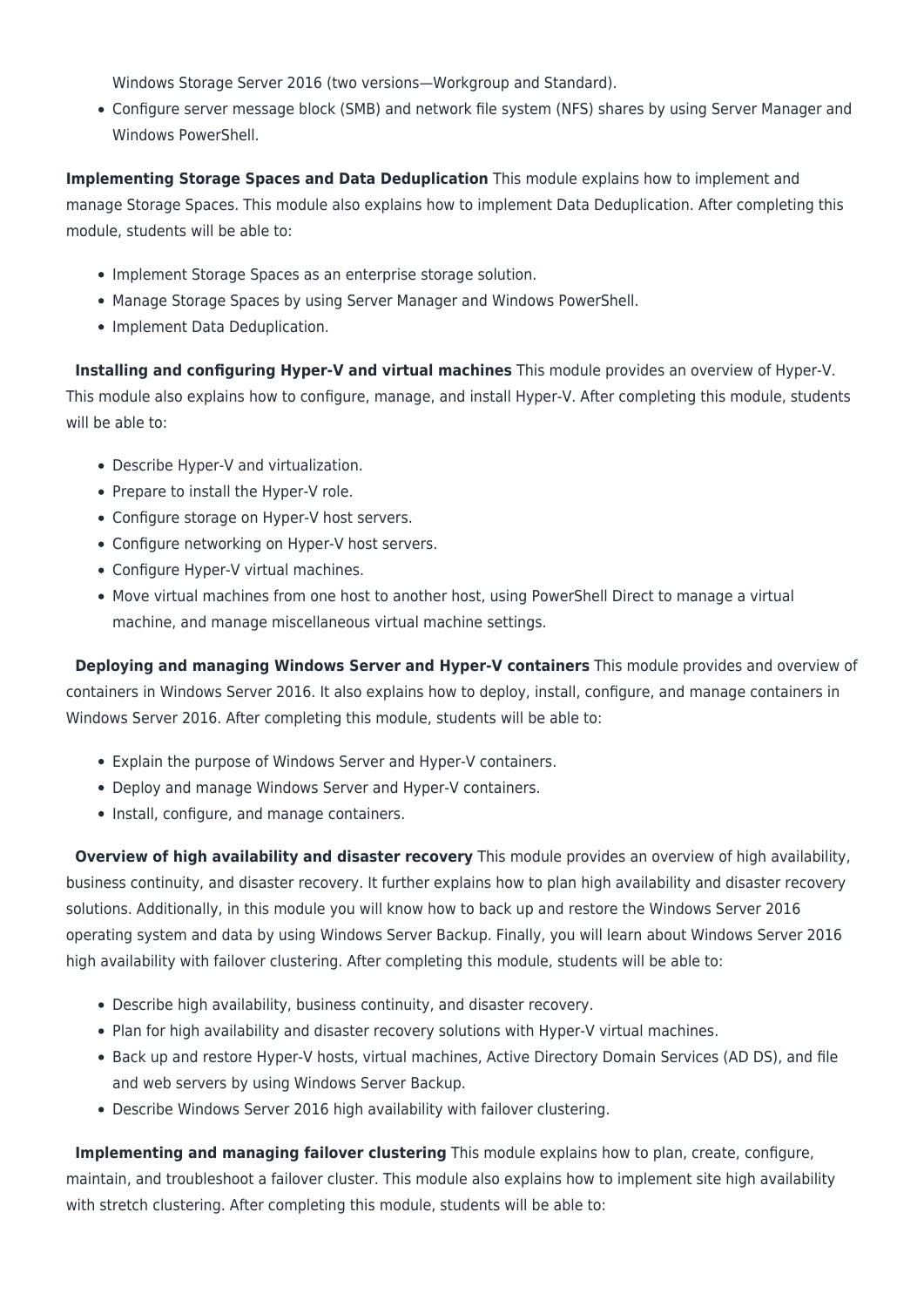- Describe the requirements and infrastructure considerations for a failover cluster.
- Create and configure a new failover cluster.
- Monitor and maintain failover clusters.
- Troubleshoot failover clusters by using various tools such as Performance Monitor, Event Viewer, and Windows PowerShell.
- Configure and implement a stretch cluster.

**Implementing failover clustering for Hyper-V virtual machines** This module describes integrating Hyper-V virtual machines in a clustered environment. It also explains how to implement and maintain Hyper-V virtual machines on failover clusters. Additionally, this module also explains how to configure network health protection. After completing this module, students will be able to:

- Explain the integration of Hyper-V in Windows Server 2016 with failover clustering.
- Implement and maintain Hyper-V virtual machines on failover clusters.
- Describe and configure network health protection.

**Implementing Network Load Balancing** This module provides an overview of NLB clusters. It also explains how to plan and configure an NLB cluster implementation. After completing this module, students will be able to:

- Describe NLB and how it works.
- Configure an NLB cluster.
- Describe the considerations for implementing NLB.

**Creating and managing deployment images** This module provides an introduction to deployment images. It also explains how to create and manage deployment images by using the Microsoft Deployment Toolkit (MDT). Additionally, it explains how to evaluate an organization's requirements for server virtualization. After completing this module, students will be able to:

- Explain the purpose of deployment images and the tools that you use to deploy and maintain them.
- Implement and manage deployment images by using MDT.
- Evaluate their organization's requirements for server virtualization.

**Managing, monitoring, and maintaining virtual machine installations** This module provides an overview on WSUS and explains the deployment options. It explains how to update management process with WSUS and also how to use Performance Monitor. Additionally, this module also provides an overview of PowerShell Desired State Configuration (DSC) and Windows Server 2016 monitoring tools. Finally, this module describes how to use Performance Monitor and monitor Event Logs. After completing this module, students will be able to:

- Describe the purpose of Windows Server Update Services (WSUS) and the requirements to implement WSUS.
- Manage the update process with WSUS.
- Describe the purpose and benefits of PowerShell DSC.
- Describe the monitoring tools available in Windows Server 2016.
- Describe how to use Performance Monitor.
- Describe how to manage event logs.